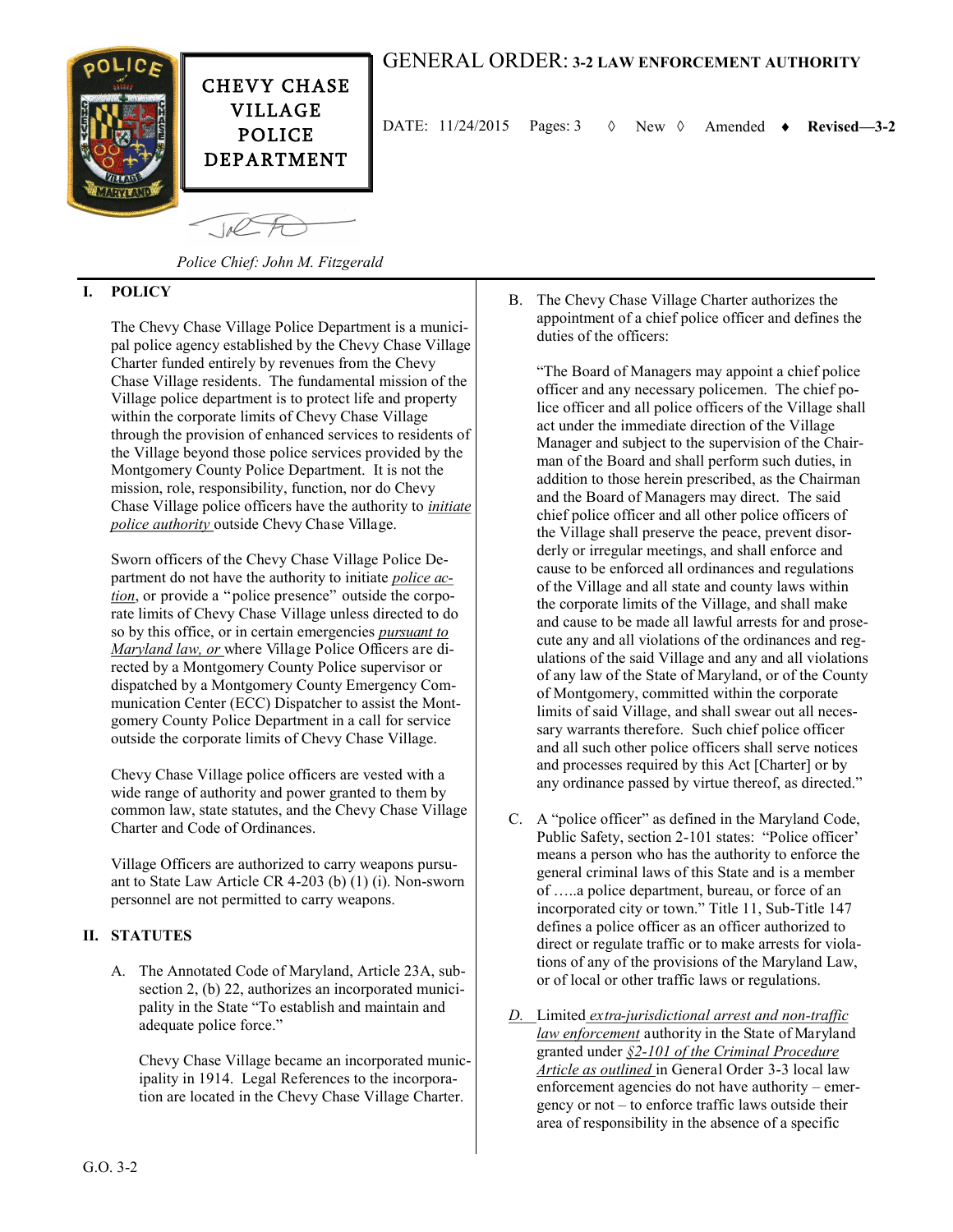agreement with the respective agency to do so. Chevy Chase Village does not have such an agreement with Montgomery County, *therefore Village officers are prohibited from enforcing traffic violation occurring outside of Chevy Chase Village.*

### **III. POLICY GUIDELINES**

- A. Chevy Chase Village police officer presence outside of the corporate limits of Chevy Chase Village is authorized:
	- 1. When an officer *within Montgomery County outside the Village* needs assistance and a Village officer is **dispatched** by the Montgomery County Emergency Communications Center (ECC) or directed to respond by a County police supervisor.
	- 2. In response to a mutual aid request when **dispatched** by the Montgomery County Emergency Communications Center (ECC) or directed to respond by a County police supervisor.
	- 3. When a Village police officer observes a crime of violence, or a personal injury accident that is in the immediate vicinity of the Village boundaries.

A Village officer responding to these situations shall remain on the scene until the threat of violence has subdued and/or a sufficient number of officers from Montgomery County arrive to handle the situation.

Upon the arrival of the first Montgomery County officer, the Village officer shall return to the Village, unless specifically requested to remain on the scene by a County supervisor.

When a Village officer responds to any of the above situations, he/she shall advise ECC (when air time permits) that he/she is outside their primary jurisdiction and a Montgomery County officer must respond to handle the incident.

- B. Officers who arrive on the scene of an incident requiring a law enforcement response outside of Chevy Chase Village may render necessary immediate assistance while notifying the appropriate jurisdiction.
- C. In any instance in which Village Officers establish citizen contact, or act, under their law enforcement authority outside of the Village, a written Village report shall be submitted.

### **IV. ENFORCEMENT OF LAWS**

A. Sworn members of the Department shall enforce all applicable local, State, and federal laws.

- B. Officers have the authority to enforce criminal laws and take necessary actions when exercising the powers and authority granted them under the Limited Statewide Jurisdiction provisions of the Maryland Code, Criminal Procedure §2-102 (General Order 3- 3, Extra-Jurisdictional Authority)
- C. Officers are authorized to take a juvenile into custody pursuant to the provisions of Maryland Code, Courts and Judicial Proceedings Section 3-814:
	- 1. if the juvenile is a runaway, or
	- 2. pursuant to the Laws of Arrest, or
	- 3. if the juvenile is in danger due to his/her surroundings, or
	- 4. pursuant to an Order of the Court.
- D. Officers are authorized to take a mentally disordered person into custody without a Court Order pursuant to Maryland Code, Health-General §10-622 and 10- 624, if they believe that:
	- 1. the individual has a mental disorder; and
	- 2. the individual presents a danger to the life or safety of the individual or of others.
- E. Pursuant to the provisions of Maryland Code, Criminal Procedure, §9-114, officers have the authority to arrest a fugitive from justice (an individual wanted by a jurisdiction outside Maryland).
- F. Pursuant to the Maryland Code, Correctional Services, §6-107, officers are authorized to arrest an alleged parole *or probation* violator *pursuant to a 'retake' warrant.*
- G. Officers are granted the authority in the Maryland Code, Correctional Services §11-803, to arrest an escapee on the strength of a Retake Warrant issued by a local or regional detention facility.
- H. Pursuant to the Maryland Code, Criminal Procedure §2-106, an officer transporting a defendant to *or from* a District Court Commissioner in another *jurisdiction* has the same authority to maintain custody as if the *officer was in Chevy Chase Village.*
- I. Officers are authorized pursuant to the Transportation Article (TA), §26-201, to charge a person with a violation of the Maryland *Vehicle Law* if the officer has probable cause to believe that the person has committed or is committing a violation *thereunder.*
- J. Pursuant to the provisions of TA §26-202, an officer may arrest a person without a warrant if the person has committed or is committing any of the following *violations within the view or presence of the officer:*